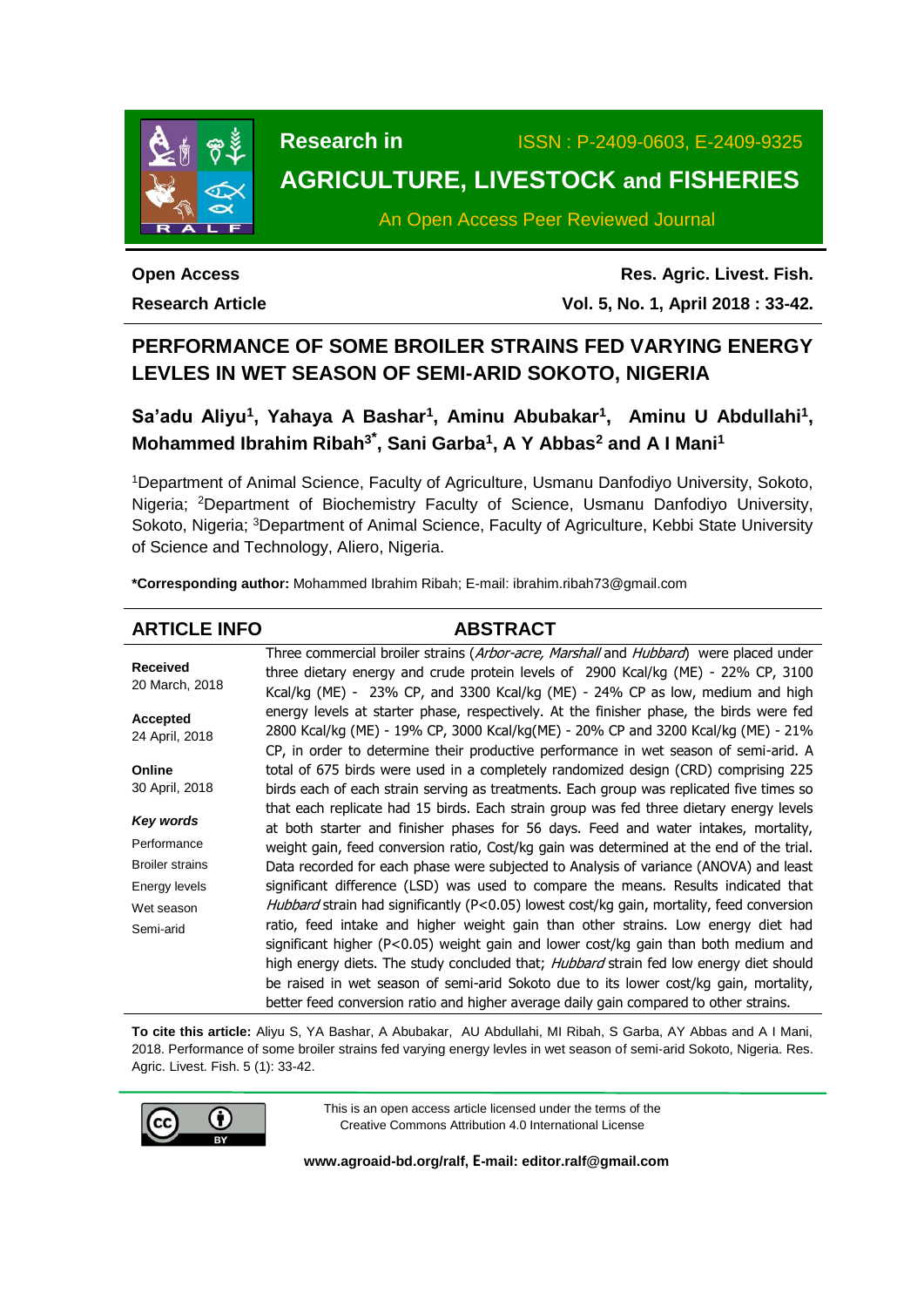## **INTRODUCTION**

Broiler birds among other species of poultry have the potential of providing quality protein to the populace owing to its short generation interval, thereby creating source of employment and quicker return of investment. But, there has been allot of constraints hindering growth and development of poultry industry in wet season of semi-arid Sokoto, Nigeria, these include sudden temperature fluctuations in wet season which make it difficult for birds to maintain their thermoneutral zone. Similarly, the wet season of semi-arid Sokoto is characterized by high humidity which encourages the growth and proliferation of microorganisms of economic importance to broiler management. Other factors determining the success of broiler production in semi-arid Sokoto include; vertical immunity of a particular broiler strain to the common infections prevalent in wet season, and their ability to convert feed effectively in the event of stress.

The wet season of Sokoto semi-arid Nigeria extends between May and October and it is characterized by temperature fluctuations (SEPP, 1996 (unpublished); Abdulrahim et al. 2013).This temperature fluctuation does not support efficient performance of some broiler strains(Oluyemi and Roberts 2000; Razuki et al*.,* 2011). Broiler strains commonly supplied to the farmers in semi-arid Sokoto include *Arbor-acre*, *Hubbard* and *Marshall* which were developed in Asia and Europe, hatched and distributed by some companies in south western Nigeria, however, these differences in the environments and strains results in having inconsistent performance resulting from using a particular strain of broilers across different seasons of semi-arid Sokoto.

Nutrient requirements of broiler birds depend on a number of factors which include strain of the bird, age and environment in which the bird is reared. Therefore, knowing the strain that performs better in a wet season of semi-arid Sokoto when given certain energy level will remarkably improve broiler production and reduce the losses incurred by the farmers, which results from rearing less adaptive and disease resistant strain in wet season.

## **MATERIALS AND METHODS**

#### **The study area**

The experiment was conducted at the Poultry Production and Research Unit of the Department of Animal Science, Usmanu Danfodivo University, Sokoto, Sokoto state is located between latitudes 12° and 13° 05'N and between longitudes  $4^08$  and  $6^04$  E in the northern part of Nigeria and at an altitude of 350m above sea level (Mamman et al*.,* 2000). The State falls within the Sudan savannah vegetation zone, with alternating wet and dry seasons. Mean annual rainfall is about 700mm. The rainy season starts from June to early October, with a peak in August and potential evapotranspiration has been reported to be162mm. Maximum temperature of 41<sup>o</sup>C has been reported in April and minimum of 13.2<sup>o</sup>C in January (SEPP, 1996, unpublished)).

#### **Experimental design**

A total of 675 broiler birds were used in each of the trials, two hundred and twenty five (225) birds each of *Hubbard, Arbor acre*, and *Marshall* strains. Each of The strains was divided into three different energy groups of five replicates with each replicate containing fifteen birds. The three different energy groups for starter phase were 2900Kcal/kg (ME) 22% CP, 3100Kcal/kg (ME) 23% CP, and 3300 Kcal/kg (ME) 24% CP, respectively. For the finisher group energy and protein levels were 2800 Kcal/kg(ME) 19% CP, 3000 Kcal/kg(ME) 20% CP and 3200Kcal/kg(ME) 21% CP, respectively as shown in Tables 1 and Table 2, respectively.

#### **Sources of experimental birds**

The birds used for this experiment were sourced from three commercial hatcheries all of which were from Oyo State in Nigeria. The strains used were *Hubbard, Marshall* and *Arbor-acre* broiler strains. The birds were purchased from these hatcheries at the same time so that each strain was obtained in the same day.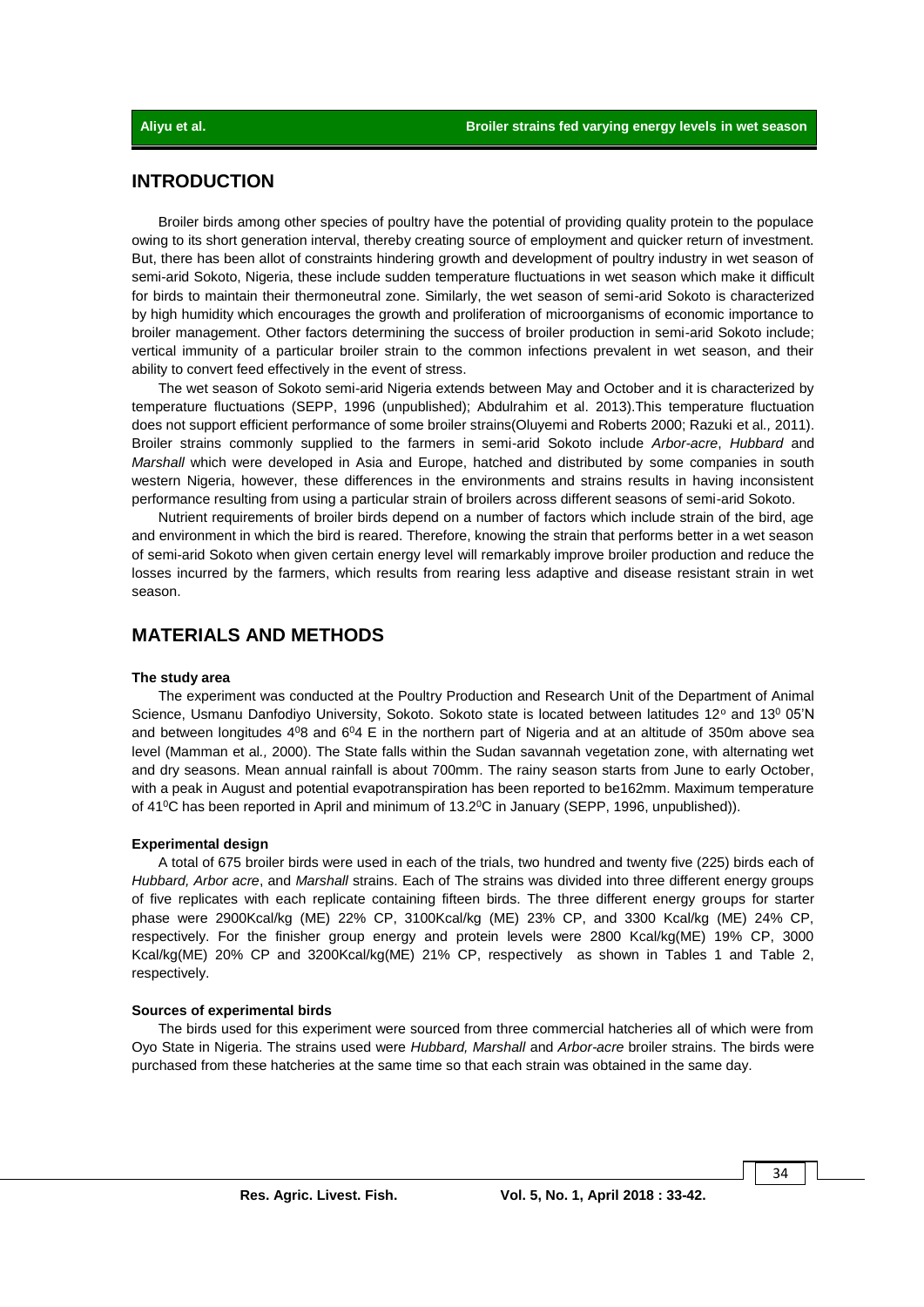| Ingredients (%)            | Diet-1 | Diet-2 | Diet-3 |  |  |
|----------------------------|--------|--------|--------|--|--|
| Maize                      | 50.00  | 54.50  | 50.00  |  |  |
| Groundnut cake             | 14.50  | 32.00  | 30.00  |  |  |
| Soya bean meal             | 20.00  | 4.50   | 7.50   |  |  |
| <b>Wheat Offal</b>         | 4.00   | 2.00   | -      |  |  |
| Maize Bran                 | 5.00   |        |        |  |  |
| <b>Blood Meal</b>          | 1.50   | 2.00   | 3.50   |  |  |
| Lime Stone                 | 2.00   | 2.00   | 2.00   |  |  |
| <b>Bone Meal</b>           | 1.80   | 1.80   | 1.80   |  |  |
| Premix                     | 0.25   | 0.25   | 0.25   |  |  |
| Methionine                 | 0.30   | 0.30   | 0.30   |  |  |
| Lysine                     | 0.30   | 0.30   | 0.30   |  |  |
| Salt                       | 0.30   | 0.30   | 0.30   |  |  |
| Oil                        |        |        | 4.00   |  |  |
| <b>Total</b>               | 100    | 100    | 100    |  |  |
| <b>Calculated Analysis</b> |        |        |        |  |  |
| M.E.Kcal/kg                | 2,911  | 3,070  | 3,282  |  |  |
| C.P.(%)                    | 22.00  | 23.00  | 24.00  |  |  |
| P(av)(%                    | 0.45   | 0.39   | 0.40   |  |  |
| $Ca(\%)$                   | 1.27   | 1.27   | 1.28   |  |  |
| EE.                        | 3.73   | 4.63   | 4.12   |  |  |
| C.F                        | 3.98   | 3.17   | 3.02   |  |  |
| Methionine                 | 0.60   | 0.60   | 0.60   |  |  |
| Lysine                     | 1.36   | 1.22   | 1.35   |  |  |

**Table 1.** Gross and calculated chemical composition of diets to be fed at the starter phase

**\***Vitamin A 30000000 i.u, Vitamin D3 6000000 i.u, Vitamin E 30000 i.u, Vitamin K 2000 mg, Vitamin B2 30000mg, Vitamin C 30 g, Niacin 40000 mg, Panthothenic acid 12000 mg, Vitamin B6 1500 mg, Vitamin B12 10000 mg, Folic acid 1000 mg, Bioton 400 mg, Choline chloride 300000 mg, Cobalt 200 mg, Copper 1200 mg, Iodine 20000 mg, Iron 40000 mg, Manganese 100000 mg, Selenium 150 mg, Zinc 30 mg, Antioxidant 1250 mg

\*\*M.E= Metabolisable energy, C.P=Crude protein, P(av)=Available phosphorous, Ca=calcium, C.F= crude fiber, and EE = Ether extract

#### **Birds and their management**

Experimental birds were kept for three days after transport to take care of stress due to transportation. During the three days, they were administered anti stress drugs, later weighed and allotted to their replicate groups. Each strain group (treatment) was replicated five times. Routine vaccinations were administered; antibiotics and coccidiostats were also administered according to the recommendations of Oluyemi and Roberts (2000). The birds were housed on a deep litter with open sided walls. The house and pens were cleaned, washed Fumigated and disinfected prior to the arrival of the birds. Wood shavings were used as litter material.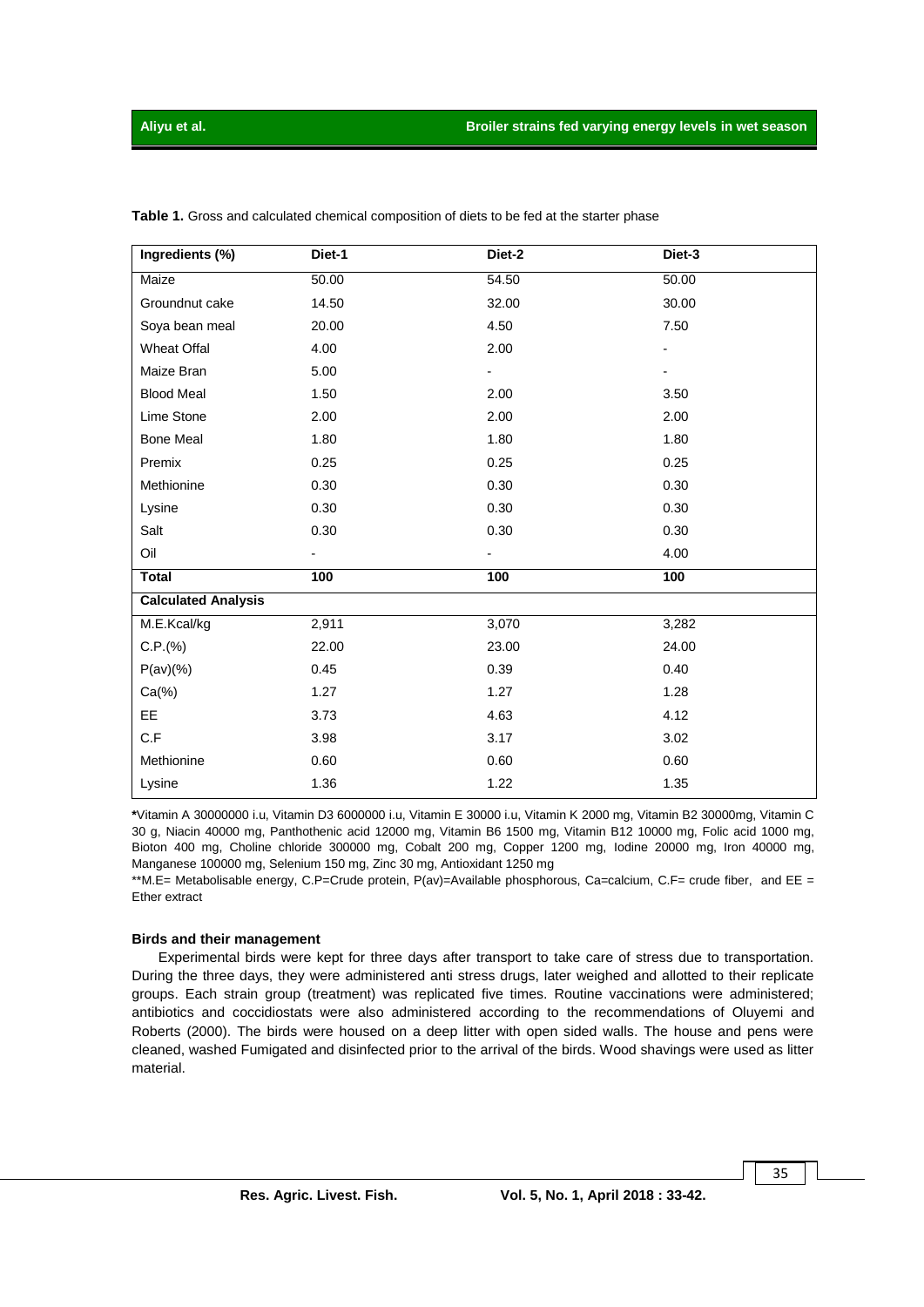| Ingredients (%)            | Diet-1                   | Diet-2                   | Diet-3 |
|----------------------------|--------------------------|--------------------------|--------|
| Maize                      | 45.50                    | 57.10                    | 52.00  |
| Groundnut cake             | 16.00                    | 22.00                    | 28.00  |
| Soya bean meal             | 11.50                    | 7.00                     | 7.00   |
| <b>Wheat Offal</b>         | 10.00                    | 8.00                     | 5.00   |
| Maize Bran                 | 12.00                    |                          |        |
| <b>Blood Meal</b>          | $\overline{\phantom{0}}$ | 1.00                     |        |
| Lime Stone                 | 2.00                     | 2.00                     | 2.00   |
| <b>Bone Meal</b>           | 2.00                     | 1.90                     | 1.90   |
| Premix                     | 0.25                     | 0.25                     | 0.25   |
| Methionine                 | 0.21                     | 0.20                     | 0.25   |
| Lysine                     | 0.21                     | 0.20                     | 0.25   |
| Salt                       | 0.30                     | 0.30                     | 0.30   |
| Oil                        |                          | $\overline{\phantom{0}}$ | 3.00   |
| <b>Total</b>               | 100                      | 100                      | 100    |
| <b>Calculated Analysis</b> |                          |                          |        |
| M.E.Kcal/kg                | 2,827                    | 2,977                    | 3,178  |
| C.P.(%)                    | 19.00                    | 20.00                    | 21.00  |
| $P(av)(\%)$                | 0.44                     | 0.41                     | 0.41   |
| $Ca(\%)$                   | 1.31                     | 1.29                     | 1.29   |
| EE                         | 3.53                     | 4.15                     | 4.18   |
| C.F                        | 4.75                     | 3.39                     | 3.32   |
| Methionine                 | 0.48                     | 0.47                     | 0.53   |
| Lysine                     | 1.02                     | 1.03                     | 1.06   |

**Table 2.** Gross and calculated chemical composition of diets to be fed at the finisher phase

**\***Vitamin A 30000000 i.u, Vitamin D3 6000000 i.u, Vitamin E 30000 i.u, Vitamin K 2000 mg, Vitamin B2 30000mg, Vitamin C 30 g, Niacin 40000 mg, Panthothenic acid 12000 mg, Vitamin B6 1500 mg, Vitamin B12 10000 mg, Folic acid 1000 mg, Bioton 400 mg, Choline chloride 300000 mg, Cobalt 200 mg, Copper 1200 mg, Iodine 20000 mg, Iron 40000 mg, Manganese 100000 mg, Selenium 150 mg, Zinc 30 mg, Antioxidant 1250 mg

\*\*M.E= Metabolisable energy, C.P=Crude protein, P(av)=Available phosphorous, Ca=calcium, C.F= crude fiber, and EE = Ether extract

#### **Period and duration of the experiments**

The experiment was carried out in the months of July and August because they are characterized by high rainfall, temperature fluctuations and high humidity for the period of 56days (8weeks) for both starter and finisher phases from  $5<sup>th</sup>$  July to 30<sup>th</sup> August, 2015. At the end of starter phase the replicates were pooled together and then re allotted to different replicate groups for finisher phase depending on the number of birds that survived to the finisher phase after which the experiment was terminated.

#### **Data collection**

Feed intake was recorded on daily basis by subtracting remnants from quantity offered the previous day. Body weight gain was recorded weekly by weighing the birds and determining increase or loss of weight. Record of feed intake and weight gain were used to compute the feed conversion ratio for each replicate. This was done for both starter and finisher stages of the study.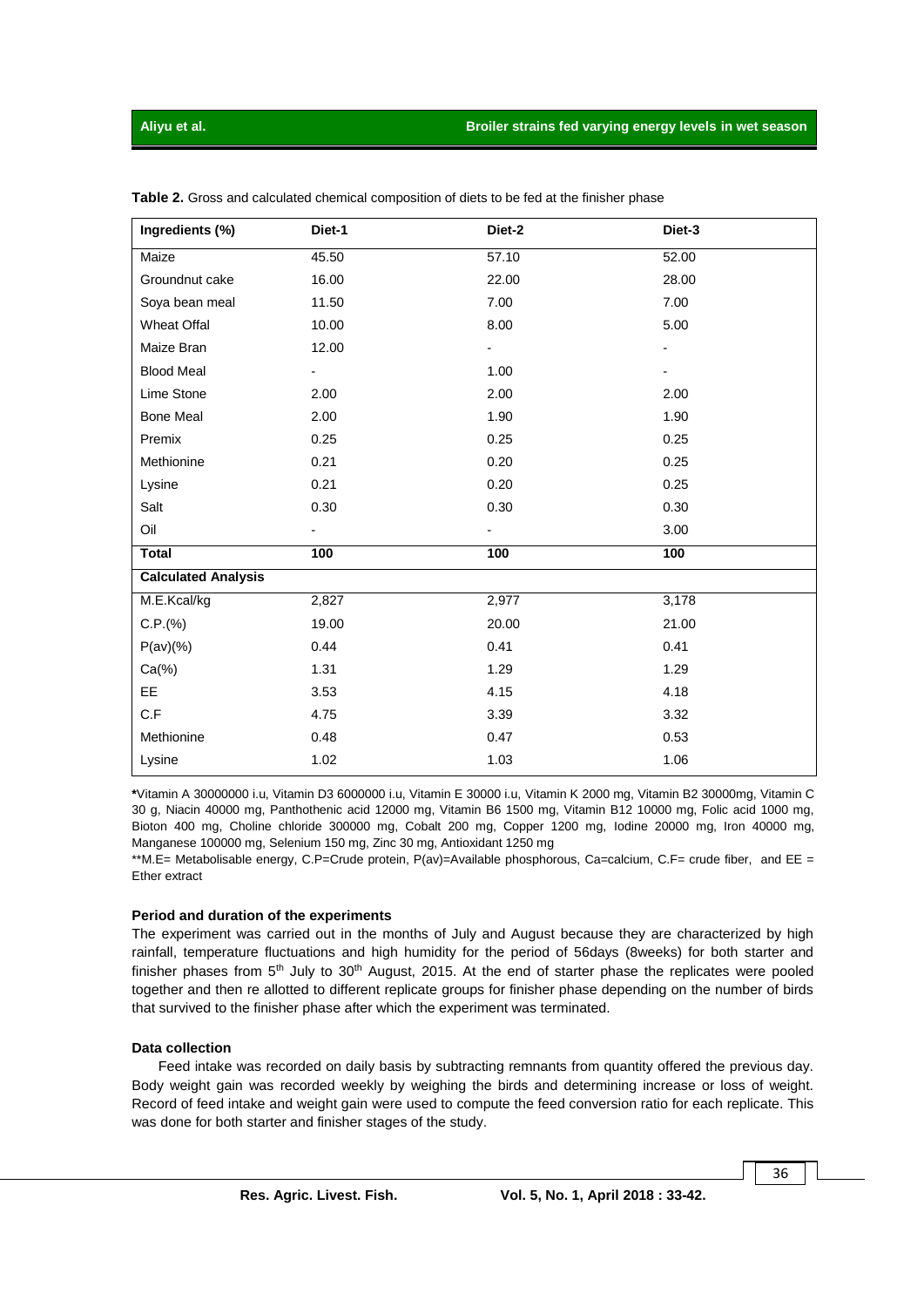#### **Data analysis**

Data obtained from feed intake, water intake, weight gain, feed conversion ratio, efficiency, and carcass evaluation was subjected to Analysis of Variance (ANOVA) using Stat View Analytical computer package version 5 (SAS, 1998). Means were compared by Least Significant Difference (LSD).

### **RESULTS**

Table 3 shows the main effect of strain, energy and their interactions on performance parameters of different broiler strains at starter phase in wet season of semi-arid Sokoto. Significant differences (P<0.05) were observed in the main effect of strain in terms of average daily gain, feed intake, feed conversion ratio, mortality and cost/kg gain. *Marshall* and *Hubbard* strains were observed to have significantly (P<0.05) higher value of average daily gain of 13.47 and 12.78g, respectively, than the *Arbor-acre* strain which had 10.92g/b, similarly there was no significant difference (P>0.05) between *Marshall* and *Hubbard* strains in terms of feed intake where the two strains were observed to have an average daily intake of 40.59 and 37.60g/b/d, respectively, but there was significant difference (P<0.05) between *Marshall* and *Arbor-acre* strains, where *Arbor-acre* strain was observed to have a daily feed intake of 36.07g/b. Furthermore, significant difference (P<0.05) was also observed in feed conversion ratio of the different strains, where *Hubbard* strain was observed to have significantly (P<0.05) better feed conversion ratio of 2.99 as compared to the *Arbor-acre* strain which had a feed conversion ratio of 3.35 which was similar to the value obtained for *Marshall* strain. Significant differences further existed with respect to cost/kg gain of the different strains, *Arbor-acre* was observed to have significantly (P<0.05) higher cost/kg gain of N330.71 as compared to *Hubbard* and *Marshall* strains which had a cost/kg gain of N294.59 and N302.87, respectively (P<0.05).

| Factor                 | $ADG$ (g/b)        | <b>Feed intake</b><br>(q/b/day) | <b>FCR</b>         | Water intake<br>(mls/b/day) | Mortality (%)     | Cost/kg<br>gain     |
|------------------------|--------------------|---------------------------------|--------------------|-----------------------------|-------------------|---------------------|
| Arbor-acre             | 10.92 <sup>b</sup> | 36.07 <sup>b</sup>              | $3.35^{a}$         | 49.64                       | 8.44a             | 330.71 <sup>a</sup> |
| Hubbard                | 12.78 <sup>a</sup> | $37.60^{ab}$                    | 2.99 <sup>b</sup>  | 43.12                       | 4.00 <sup>b</sup> | 294.60 <sup>b</sup> |
| Marshall               | 13.47a             | 40.59a                          | 3.06 <sup>ab</sup> | 48.67                       | 8.89a             | 302.87 <sup>b</sup> |
| <b>SEM</b>             | 0.53               | 1.25                            | 0.12               | 2.43                        | 1.526             | 13.48               |
| Energy                 |                    |                                 |                    |                             |                   |                     |
| Low energy             | 13.58 <sup>a</sup> | 39.63                           | 2.94               | 42.293 <sup>b</sup>         | 5.78              | 287.69 <sup>b</sup> |
| Medium energy          | $12.20^{ab}$       | 38.35                           | 3.25               | $52.059^{\circ}$            | 7.56              | 296.73 <sup>b</sup> |
| High energy            | 11.39 <sup>b</sup> | 36.24                           | 3.21               | 47.082 <sup>ab</sup>        | 8.00              | $343.75^a$          |
| <b>SEM</b>             | 0.55               | 1.31                            | 0.13               | 2.284                       | 1.60              | 12.44               |
| <b>Strain X Energy</b> | $\star$            | <b>NS</b>                       | <b>NS</b>          | $\star$                     | $\star$           | $\star$             |

**Table 3.** Main effects of strain, energy and their interactions on performance parameters of different broiler strains at starter phase in wet season of semi-arid Sokoto

Means with different superscript across the column are statistically significant at (P<0.05) ADG= Average daily gain; FCR= Feed conversion ratio

With regards to main effect of energy irrespective of the strain at starter phase of wet season, significant difference (P<0.05) was observed in terms of average daily gain, water intake and cost/kg gain but there was no significant difference (P>0.05) in terms of feed intake, feed conversion ratio and mortalities at different energy levels. Those birds that consumed low energy diet were observed to have significantly (P<0.05) higher average daily gain of 13.58g/b as compared to those that consumed high energy diet which had an average daily gain of 11.39g/b but there was no significant difference (P>0.05) between low and medium energy diets in terms of average daily gain. Similarly, there was no significant difference (P>0.05) between medium and high energy diets in terms of average daily gain.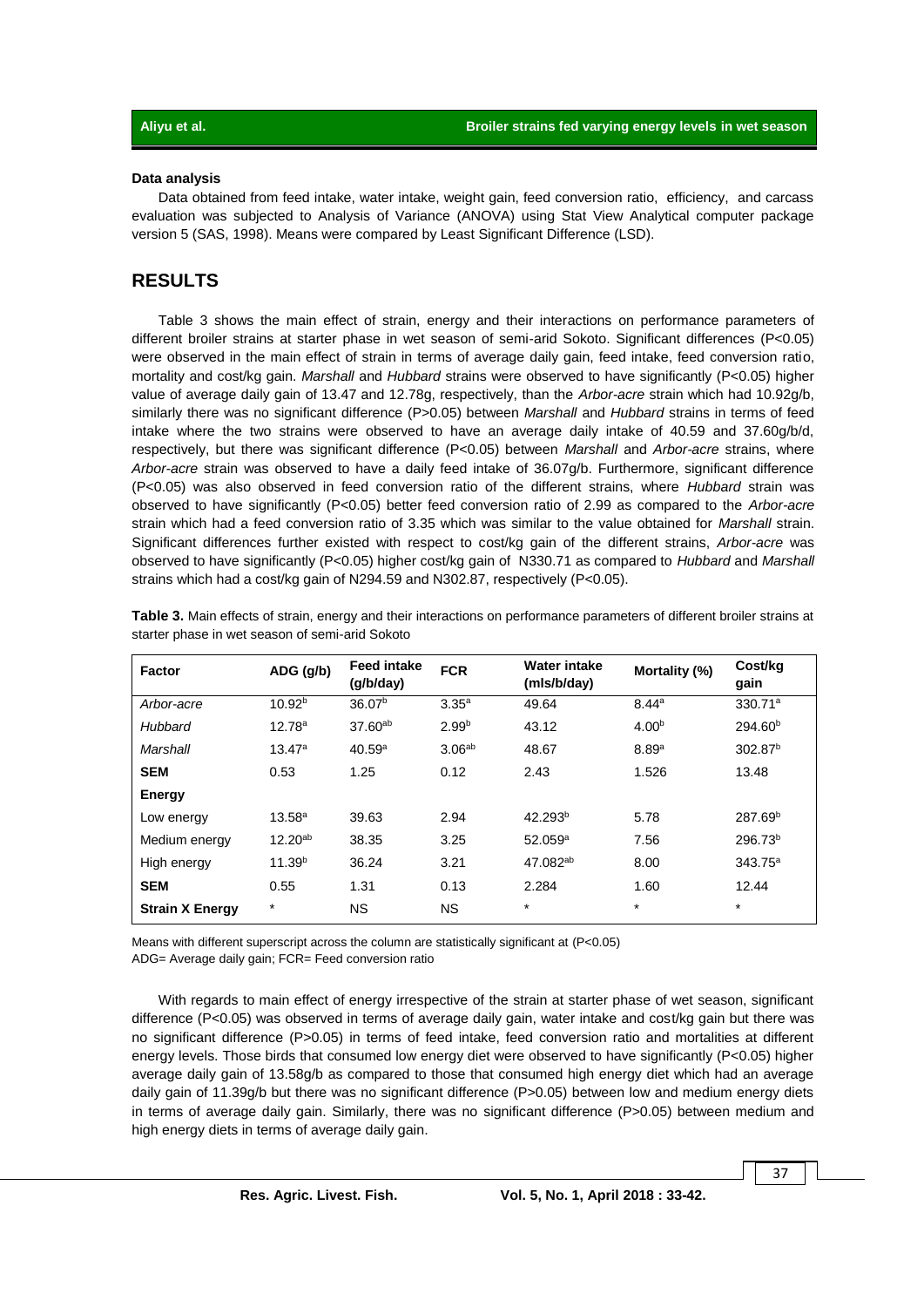Significant difference (P<0.05) existed for water intake across different dietary energy levels at starter phase of wet season. The birds that consumed medium energy diet had significantly (P<0.05) higher value for water intake of 52.06mls/b/d as compared to that consumed low energy diet which had an average daily water intake of 42.30m/s/b but there was no significant difference (P>0.05) between birds fed medium and high energy diets and between those fed high and low energy diets. The birds that consumed high energy diet irrespective of strain had significantly (P<0.05) higher cost/kg gain of N343.75 as compared to those that consumed medium and low energy diets, which had a cost/kg gain of N296.73 and N287.69, respectively. There were Significant interactions (P<0.05) between strains and energy in terms of average daily gain, water intake, mortality and cost/kg gain but there was no significant interaction (P>0.05) of strains and energy levels on feed intake and feed conversion ratio at this phase of the experiment.

| Factor                 | <b>ADG</b>         | <b>Feed intake</b> |                   | <b>Water intake</b> |               | Cost/kg             |
|------------------------|--------------------|--------------------|-------------------|---------------------|---------------|---------------------|
|                        | (g/b)              | (q/b/day)          | <b>FCR</b>        | (mls/b/day)         | Mortality (%) | gain(N)             |
| Arbor-acre             | 21.28              | 80.39              | 4.00              | 163.24 <sup>b</sup> | 24.04         | 407.82              |
| Hubbard                | 21.21              | 87.57              | 4.23              | 170.26 <sup>b</sup> | 20.85         | 427.40              |
| Marshall               | 21.89              | 84.92              | 3.92              | $188.40^a$          | 18.48         | 397.477             |
| <b>SEM</b>             | 1.06               | 3.00               | 0.23              | 5.30                | 3.45          | 28.23               |
| Energy                 |                    |                    |                   |                     |               |                     |
| Low energy             | 22.81a             | 86.22              | 3.86 <sup>b</sup> | 177.75              | 20.48         | 362.59 <sup>b</sup> |
| Medium energy          | 23.07a             | 82.26              | 3.64 <sup>b</sup> | 168.68              | 20.84         | 356.69 <sup>b</sup> |
| High energy            | 18.49 <sup>b</sup> | 84.41              | 4.67 <sup>a</sup> | 175.54              | 22.05         | $513.41^a$          |
| <b>SEM</b>             | 0.91               | 3.00               | 0.21              | 5.79                | 3.30          | 21.68               |
| <b>Strain X Energy</b> | <b>NS</b>          | ΝS                 | $***$             | <b>NS</b>           | $\star$       | $\star$             |

**Table 4.** Main effects of strains, dietary energy and their interactions performance parameters of different broiler strains at finisher phase in wet season of semi-arid Sokoto

Means with different superscript across the column are statistically significant at (P<0.05) ADG= Average daily gain; FCR= Feed conversion ratio

Table 4 shows main effects of strain, dietary energy and their interactions on performance parameters of different broiler strains at finisher phase in wet season of semi-arid Sokoto. There was no significant difference (P>0.05) in terms of average daily gain, feed conversion ratio, mortality and cost/kg gain across all the three strains; (*Arbor-acre*, *Hubbard* and *Marshall*) groups. However, there was significant difference (P<0.05) between *Marshall* and the two other strains (*Arbor-acre* and *Hubbard*) in terms of average daily water intake. *Marshall* strain was observed to have significantly (P<0.05) higher value of water intake (188.40mls/b/day) than both *Arbor-acre* and *Hubbard* strains which had an average daily water intake of 163.24 and 170.26mls/b/day, respectively.

Significant difference (P<0.05) was observed with regards to main effect of dietary energy levels in terms average daily gain, feed conversion ratio and cost/kg gain at finisher phase, while there was no significant difference (P>0.05) in terms of feed intake water intake and mortality across all the three dietary energy levels. Irrespective of strains, the birds that consumed low and medium energy diets were observed to have significantly (P<0.05) higher values for average daily gain of 22.83 and 23.07g respectively, as compared to those that consumed higher dietary energy level which had an average daily gain of 18.49g/b. Significant difference (P<0.05) was also observed in terms of feed conversion ratio for the birds across the three different dietary energy levels. Those that consumed low and medium energy diets were observed to have significantly (p<0.05) better feed conversion ratio of 3.86 and 3.64, respectively as compared to those that consumed higher energy which had a feed conversion ratio of 4.67. Furthermore, significant difference (P<0.05) was also observed with regards to cost/kg gain under main effect of energy at finisher phase of wet season. The birds that consumed high energy diet irrespective of strain, were observed to have significantly (P<0.05) higher cost/kg gain of N513.41 as compared to those that consumed low and medium energy diets which had a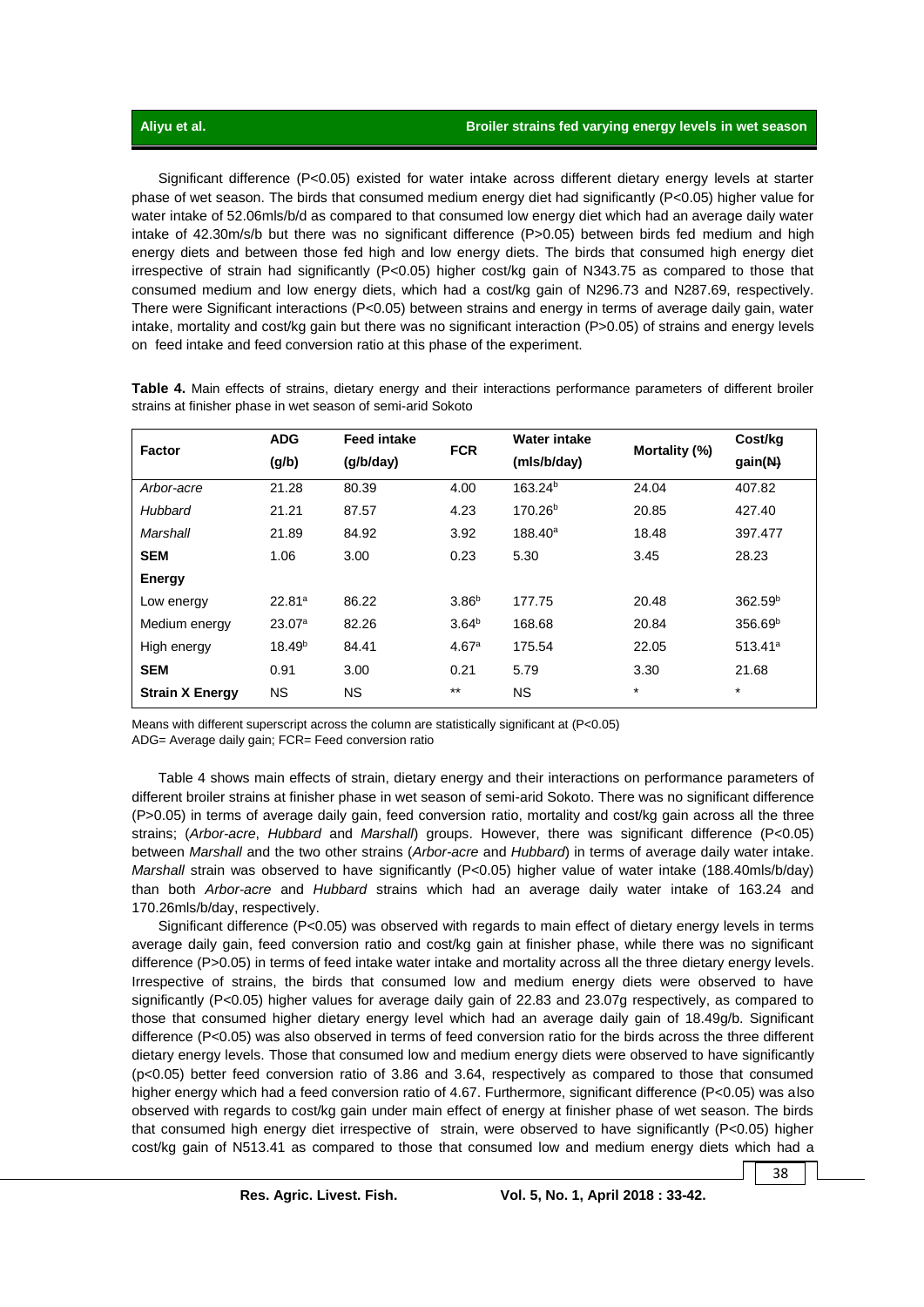cost/kg gain of 362.59 and N356.68 ,respectively. Non-significant interaction (P<0.05) between strain and energy was observed in terms of average daily gain, feed intake and water intake. But significant interaction (P<0.05) was observed in terms of feed conversion ratio, mortality and cost/kg gain at finisher phase of wet season of semi-arid Sokoto.

## **DISCUSSION**

#### **Performance parameters of different broiler strains at starter phase in wet season of semi-arid Sokoto**

Significant differences that were observed in the main effect of strain in terms of average daily gain, feed intake, feed conversion ratio, mortality and cost/kg gain, were higher than those obtained for the same strains in other researches. For example, *Hubbard* strain was reported to have a feed conversion ratio of 1.98 at 4<sup>th</sup> week Hossain et al. (2011), while *Arbor-acre* that was reported by Rokonuzzaman et al. (2015) to be having a feed conversion ratio of 1.37 at  $4<sup>th</sup>$  week of age is having 3.35 at the same age in the current studies. Similarly, the *Marshall* strain that had a feed conversion ratio of 3.06 in the current study was reported by Olawumi et al. (2012) to be having a feed conversion ratio of 1.65, these marked differences in the feed conversion ratio of these strains could be as a result the coccidiosis experienced during the current study which is known to limit or inhibit the absorption of nutrient in the small intestine which is known to harbor a large number of E*mira spp* during the infection, in addition to this, the wet season of every environment is characterized by high humidity, which causes continuous damp litter that favors the growth and proliferation of coccidial parasite that proves to be difficult to handle. As for the significant difference that was noticed across the three strains in terms of mortality *Marshall* and *Arbor-acre* strains were observed to have significantly (P<0.05) higher mortality, compared to *Hubbard* strain, this agrees with the findings of Serker et al. (2001), it equally agrees with the findings of Javid- iqval et al. (2012) that showed *Hubbard* strain to have significantly lower mortality compared to *Arbor-acre* strain. But Hossain et al. (2011); Rokonuzzaman et al. (2015) reported non-significant difference (P<0.05) in the mortality rates of different broiler strains in their separate experiment which contradicts the findings of the current study. Significant differences observed with respect to cost/kg gain of different strains in the current study is in line with the findings of Adeoti and Olawumi (2013) which stated that *Marshall* strain had significantly lower cost of producing 1kg of meat than either *Hubbard* or *Arboracre* strains.

The Significant difference that was observed in terms of average daily gain, water intakes and cost/kg gain and non- significant difference in terms of feed intake, feed conversion ratio and mortalities of different energy levels are in line with the findings of Dairo et al. (2012); Huwaida et al. (2012) where they reported significant different between the weight and cost/kg gain of broiler birds fed different protein and energy levels. It can easily be understood from these results that; the energy content of the diet does not necessarily affect the water intake of the diet at starter phase of wet season, since the humidity of the environment was high during the rainy season; the demand for drinking water was expected to be low, because the low energy diet that was supposed to record the highest water intake was observed to have the lowest water intake, similarly the medium energy diet that was supposed to record the medium water intake, recorded highest water intake, this further explained why there was no significant difference in terms of feed intakes across different energy levels. The highest cost/kg gain observed for those that consumed high energy diet in the current study agrees with the findings of Pederoso et al. (2003) that reported significant difference in terms of cost/kg gain of birds fed different amino acid profiles.

Similarly, the Significant interactions (P<0.05) that was observed between strains and energy in terms of average daily gain, water intake, mortality and cost/kg gain and non-significant interaction in terms of feed intake and feed conversion ratio is in line with the report of Ahsanulhaq et al. (2003) that showed *Hubbard* strain to be more profitable than *Arbor-acre* and strains in Parkistan.

#### **Performance parameters of different broiler strains at finisher phase in wet season of semi-arid**

The non-significant difference observed in terms of average daily gain, feed conversion ratio , mortality and cost/kg gain across all the three strains; (*Arbor-acre*, *Hubbard* and *Marshall* strains) and the significant difference that was noticed between *Marshall* and two other strains (*Arbor-acre* and *Hubbard* ) in terms of average daily water intake were in line with reports of Chew et al. (1978); Zahid and Hussain (2002) that stated that there was non-significant difference in feed intake, weight gain and feed conversion ratio of several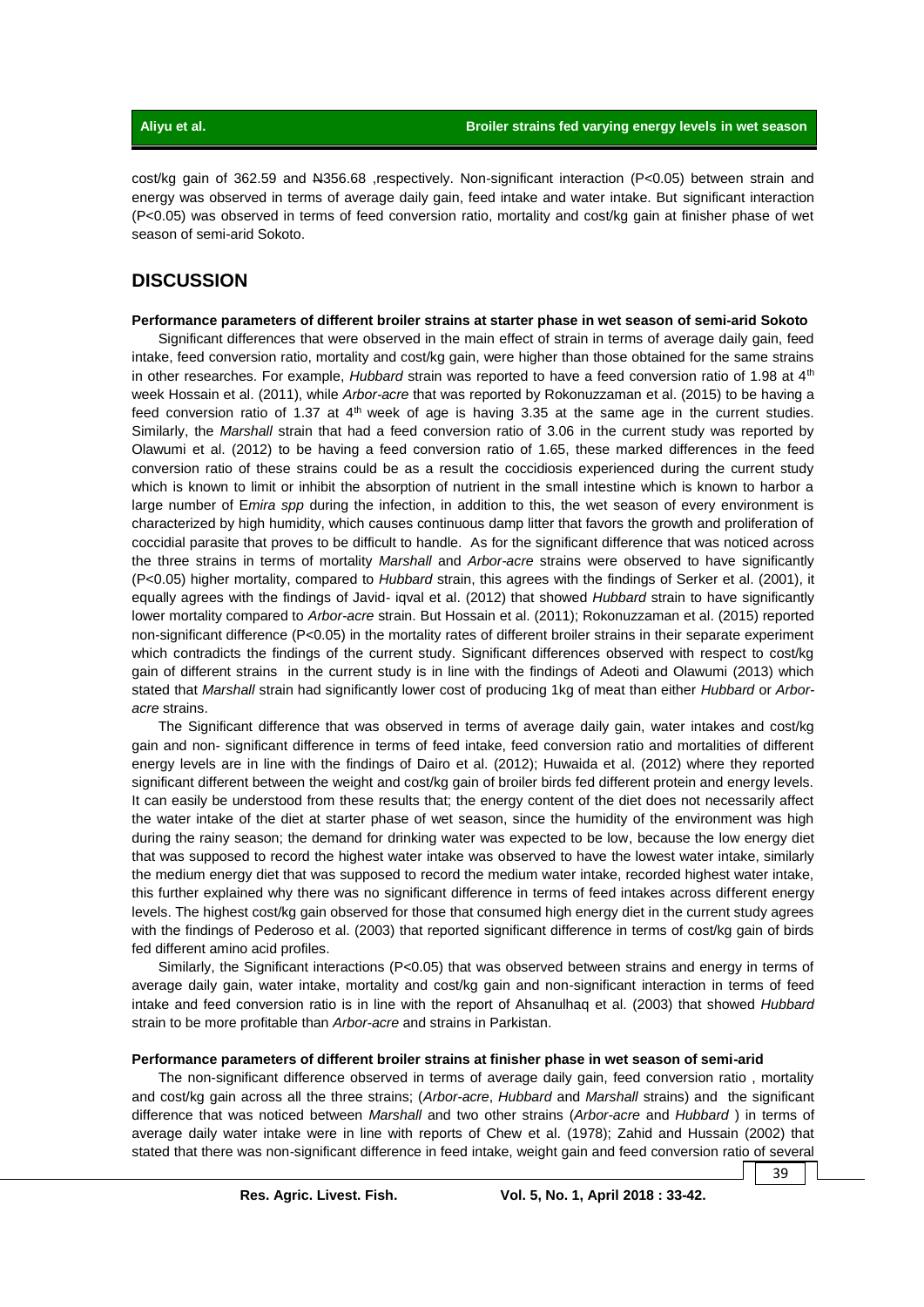boiler strains they compared in their separate experiments. However, their results disagree with the report of Zollistch et al. (1989) that there was significant difference (P<0.05) in the performance of some broiler strains, it also disagrees with Indarish and Phym (2009) that reported significant difference (P<0.05) in terms of feed intake and feed conversion ratio of three different strains of broilers namely; *Cobb*, *Ingham* and *Steggels*, however this difference could be due to the fact that different strains were used compared to the ones used in this study.

Moreover, the significant difference that was observed with regards to main effect of energy in terms average daily gain, feed conversion ratio and cost/kg gain at finisher phase of wet season and the nonsignificant difference in feed intake, water intake and mortality across all the three energy levels, is similar to the findings of Zahid and Hussain (2002), which showed significant difference (P<0.05) in the feed conversion ratio of boiler birds fed different energy and protein concentration, however, the values they reported were lower than those observed in the present study. This is because the concentration of the nutrients used in the two separate study differs and also the environmental temperature, but Ebling et al. (2013) reported nonsignificant difference in the feed conversion ratio of boiler birds fed different amino acid levels which disagrees with findings of this study. As the case with the previous phases of the experiment, the birds that consumed high energy diet had the highest cost of production compared to those fed low and medium energy diets, From this result it can be said that; since the birds that consumed low and medium energy diets performed better in terms of weight gain, than those that consumed high energy diet which also had a better feed conversion ratio than those that consumed high energy diet, yet they had the same feed intake and mortality. It is therefore economical to feed low and medium energy diets to broiler birds irrespective of their strain in wet season of semi-arid Sokoto. This is in line with the findings of Dairo et al. (2012) that recommended feeding low energy and low protein diets to broiler birds because of the high cost, and scarcity of energy and protein feedstuffs. However, Ebling et al. (2013) reported non-significant difference (P>0.05) in the economic performance of broiler birds fed different amino acid concentrations which contradicts the findings of the current study. Achi et al. (2007) reported non-significant difference in the feed intake of broiler birds feed different protein sources which is in line with the findings of the present study. Similarly, Gu et al. (2008) reported non-significant difference in the feed intake of boilers birds fed different levels of protein which tallies with the findings of this study, but disagrees with the findings of Hassan et al. (2011) that reported significant difference in the feed intake of broiler birds fed different dietary regimes.

Furthermore, the non-significant interaction that was seen between strain and energy in terms of average daily gain, feed intake and water intake and the significant interaction observed in terms of feed conversion, mortality and cost/kg gain at finisher phase of wet season, tallies with that of Syed et al. (1998) that reported significant interaction between strains of broiler and seasons in terms of feed conversion ratio and mortality. It equally agrees with the findings of Namakparvar et al. (2014) that reported significant interaction between strain and sex on the feed conversion ratio and weight gain three broiler strains. Similarly, Attia et al. (2015) reported significant interaction between two strains of broilers placed on four different feeding regiments under hot season of Saudi Arabia. But Netshipale et al. (2012) reported non-significant interaction between strains of broiler birds and feeding program in terms of feed conversion ratio which contradicts the findings of this study these differences could be as a result of difference in environment.

## **CONCLUSION**

From the study, it was concluded that *Hubbard* strain had performed better than other strains in the wet season of the semi-arid environment and fed low energy diet engendered more performance among all the strains. It was hence recommended that *Hubbard* strain fed low energy diet should be raised in wet season of semi-arid Sokoto due to its lower cost/kg gain, mortality, better feed conversion ratio and higher average daily gain compared to other strains.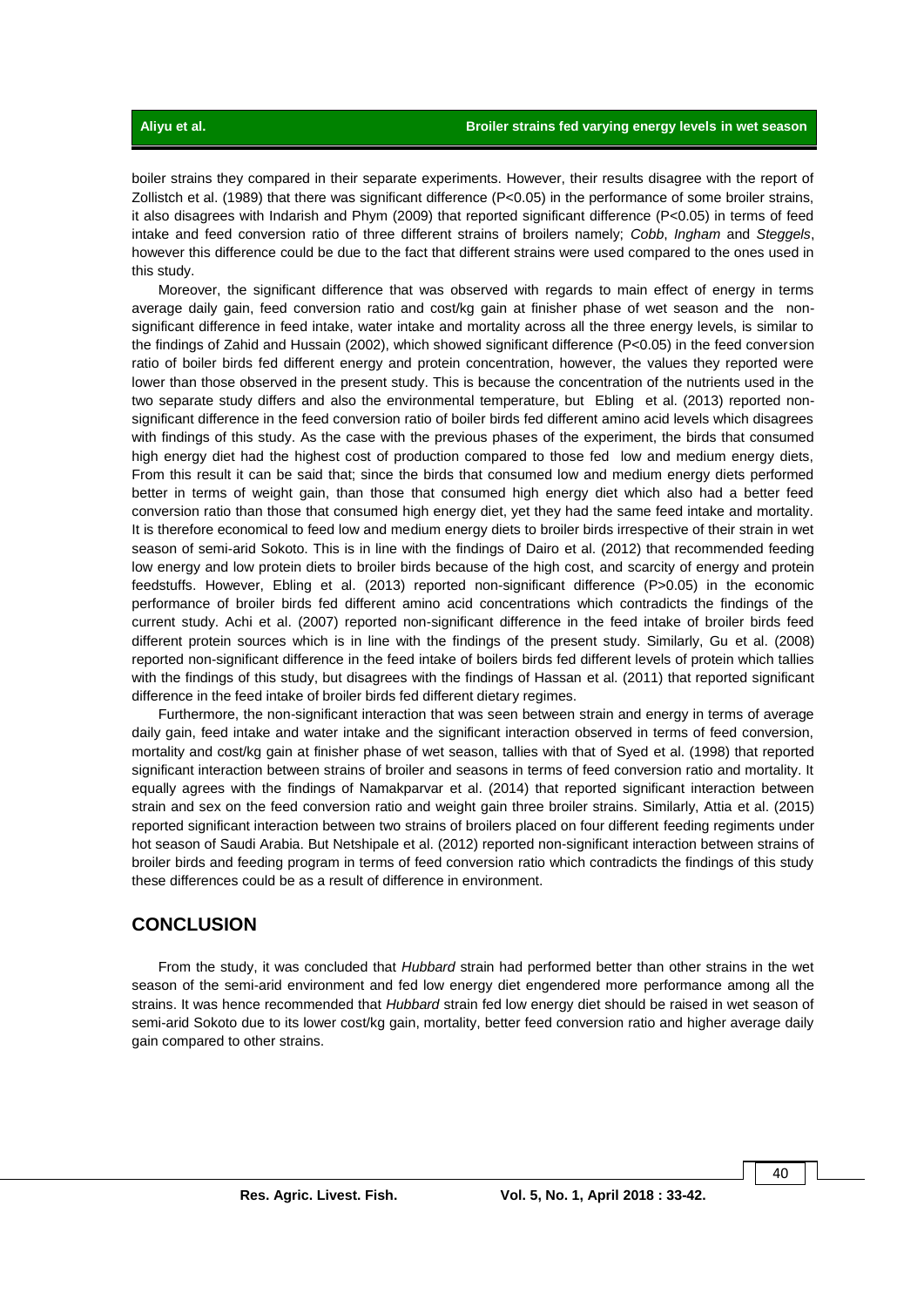## **REFERENCES**

- 1. Abdulrahim MA, IP Ifabiyi and A Ismail, 2013. Time series analysis of mean monthly rainfall for drought management in Sokoto, Nigeria. Ethiopian Journal of Environmental Studies and Management, 6: 461-470.
- 2. Achi I, MA Adelenwa and AB Ahmed, 2007. Performance of broiler chickens fed on lima bean, ground nut and soya bean diets. Sciences World Journal, 2: 13-16.
- 3. Adeoti A and S Olawumi, 2013.Economic assessment of raising different broiler strains. Asian Journal of Poultry Sciences, 7: 75-82.
- 4. Ahasanul H, T Hussain, S Mehmood and A Bashir, 2003. Comparative performance of various broiler strains.Pakistan Journal of Life Social Science, 1: 161-163.
- 5. Attia YA, WS Al-Tahawy, MC de Oliveira, MA Al-Harthi, ET El-Din and MI Hassan, 2015. Response of two broiler strains to four feeding regimens under hot climate. Animal Production Science, 2: 154- 159.
- 6. Chew PC, 1978. A trial to compare performance of two broiler strains, Poultry abstract. 4(8): 190-194.
- 7. Dairo FAS, AOK Adeshinwa, TA Oluwasola and JA Oluyemi, 2012. High and low dietary energy and protein levels for broiler chickens. African Journal of Agricultural Research, 5: 2030-2038.
- 8. Ebling PD, A. ML Ribeiro, L Trevizan, CM Silva, A Kessler and LL Rubin, 2013.Effect of different dietary concentrations of Amino acids on the performance of two different broiler strains.Revista Brasileira Ciencia Aricola, 15: 210-215.
- 9. Gu XH, SS Li and H Lin, 2008. Effects of hot environment and dietary protein level on growth performance and meat quality of broiler chickens. Asian-Australian Journal of Animal Science, 21: 1616-1623.
- 10. Hassan K, Z Nemat and M Pilevar, 2011. Effect of dietary crude protein fluctuation on performance, blood parameter and nutrient retention in broiler chickens during starter period.Global Veterinary, 6: 162-167.
- 11. Hossain MA, KB Subo and MM Islam, 2011. Performance and economic suitability of three fast growing broiler strains raised under farming conditions in Bangladesh. International Journal of Agricultural Research Innovation and Technology, 1: 37-43.
- 12. Huwaida EEM, HOR Sulaiman, and IA Yusuf, 2012. Effect of dietary protein level and strain on growth performance of heat stressed broiler chicks. International Journal of Poultry Science, 11(10): 649-653.
- 13. Indarish B and RAE Pym, 2009. The efficiency of protein utilization of defferent broiler strains. Journal Indonesial Tropical Agriculture, 34: 23-27.
- 14. Javid-iqval A, AA Mian, T Ahmad, S Hassan and SH Khan, 2012.Comparative performance of different economic traits of four imported broiler strains under local condition of Pakistan. Parkistan Journal of Agricultural Research, 5: 76-82.
- 15. Mamman AB, JO Oyebanji and SW Peter, 2000. Nigeria : A people United, a future assured. Survey of state.Vol 1(12). Gabumo publishing co. ltd., Calabar, Nigeria.
- 16. Namakparvar R, F Shariatmadari and SH Hossaini, 2014. Strain and sex effect on ascities development in commercial broiler chickens. Iranian Journal of Veterinary Research, 15(2): 116-121.
- 17. Netshipale, AJ, K Benyi, JJ Baloyi, KT Mahlako and TF Mutavhatsindi, 2012. Responses to two broiler chicken strains to early age skip-a-day feed restriction in a semi-arid and sub-tropical environment. Africa Journal of Agricultural Research, 7: 6523-6529.
- 18. Olawumi SO, SO Fajemilehin and SS Fagbuaro, 2012. Genotype and sex interaction effects on carcass traits of three commercial broiler chickens. Journal of World Poultry Research, 2: 21-24.
- 19. Oluyemi JA and SA Roberts, 2000. Poultry production in warm wet climates.2<sup>nd</sup> edition. Spectrum Book Ltd., Ibadan Nigeria. p244.
- 20. Pederoso AC, SG Franco, JS Fleming, SA Borgas and PP Sillus, 2003. Performance and carcass yield of broilers fed with different digestible amino acid profiles recommended by nutrients requirement tables. Brazilian Journal of Animal Science, 5: 29-35.
- 21. Razuki WM, SA Mukhlis, FH Jasim and RF Hamad, 2011. Productive performance of four commercial broiler genotypes reared under high ambient temperatures. International Journal of Poultry Science, 10: 87-90.